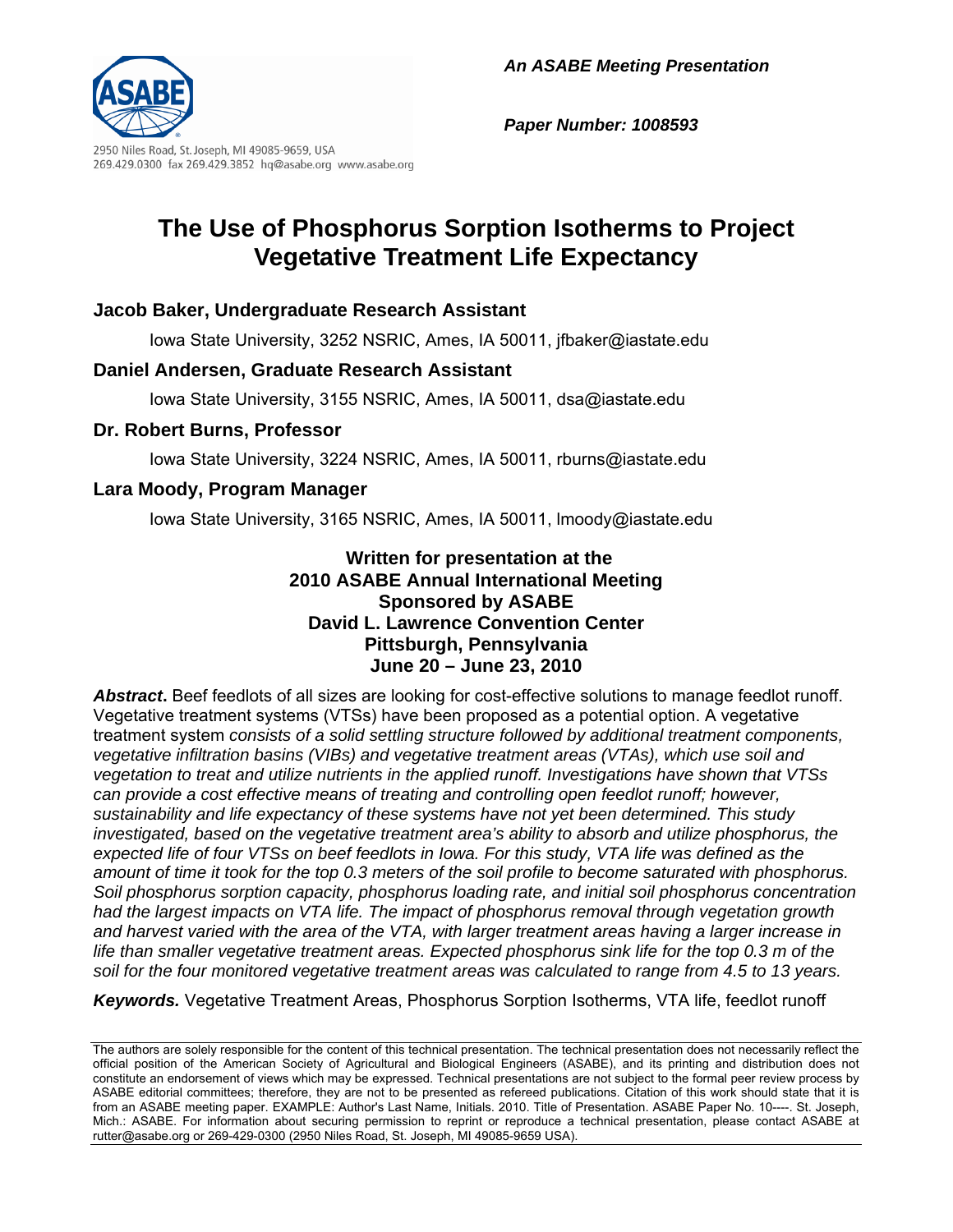## **Introduction**

Animal feeding operations (AFOs) and concentrated animal feeding operations (CAFOs) produce large volumes of wastewater that must be handled properly. This wastewater could be seen as a potential pollutant to surface and ground waters because it contains nitrogen, phosphorus, organic matter, solids, and pathogens. As a result, the U.S. Environmental Protection Agency (EPA) developed a set of effluent limitation guidelines (ELGs) that described the design and operating criteria for waste management systems on CAFOs (Anschutz et al., 1979) The U.S. EPA required open-lot beef feedlot CAFOs to contain all wastewater and runoff resulting from storms smaller than the 25-year, 24-hour event (EPA, 2008). These effluent limitation guidelines historically required collection, storage, and land application of feedlot runoff; however, the 2003 CAFO rule allowed the use of alternative technologies that meet or exceed the performance of a containment basin system.

Traditionally, beef feedlot runoff was to collect it in a settling basin, the solids settled out, and then transferred to a storage structure. Periodically, the effluent in these structures needed to be land applied to maintain sufficient storage capacity for a 25-year, 24-hour rain event. Increases in feedlot size require additional storage capacity to be constructed. This can be costly as construction of a containment basin costs on average \$205 per head and \$136 per head for AFOs and CAFOs feedlots (Bond et al., 2009). Beef producers have expressed interest in nonbasin technology that eliminate the need for the long term storage and provide a less expensive option for feedlot runoff control (Woodbury et al., 2005). One way to decrease costs would be a vegetative treatment system (VTS). Bond et al. (2009) reported average construction costs for VTSs averaged \$77 and \$85 per head for AFOs and CAFOs respectively.

A VTS is a combination of treatment components, at least one of which utilizes vegetation, ot manage runoof from open lots (Moody et al., 2006). Typical components of a VTS include a solid settling basin (SSB), a vegetative infiltration basin (VIB), and a vegetative treatment area (VTA). Figure 1a shows a VTS with a SSB and a VTA and Figure 1b shows a VTS with a SSB, VIB, and VTA. The SSB receives feedlot runoff during a rainfall event allowing the solids to settle over a period of time. Once the solids have settled, the effluent is then pumped or allowed to flow by gravity to the VIB or VTA. A VIB is a flat area, surrounded by berms, and planted to permanent vegetation (Moody et al., 2006). The effluent is applied over the entire VIB surface and infiltrates through the soil into tile lines that are buried 1.2 meters (4 feet) underground. From these tile lines, the effluent is transported into a sump where it is then pumped onto the VTA. The effluent is uniformly distributed across the top of the VTA to allow for sheet-flow. The VTA uses vegetation and soil to treat and utilize nutrients in the applied runoff effluent.

Vegetative treatment areas are being researched in many regions of the United States for control of different types of wastewater (Andersen et al., 2009; Zhang et al., 2009). VTSs have shown the ability to reduce feedlot runoff phosphorus concentrations and surface transport by 62% and 86% respectively, as compared to settling basin effluent releases (Andersen et al., 2009); however, the sustainability *and life expectancy of these* systems has not been evaluated. Research by Andersen et al. (2009), not included in published material, determined that P application rates were greater than the P uptake by the vegetation. Moreover, Zhang et al. (2009) also reported phosphorus loading rates in excess of what the vegetation could utilize. This could cause phosphorus to build-up in the soil, increasing the possibility of phosphorus leaching from the soil and reduced treatment in the VTS.

Phosphorus sorption isotherms have been used to determine phosphorus sorption capacities of soils (Khang et al., 2009; Kleinman and Sharpley, 2002; Sui and Thompson, 2000; Zhang et al, 2005; Zhang et al., 2009). In this study, these isotherms were used to determine the soil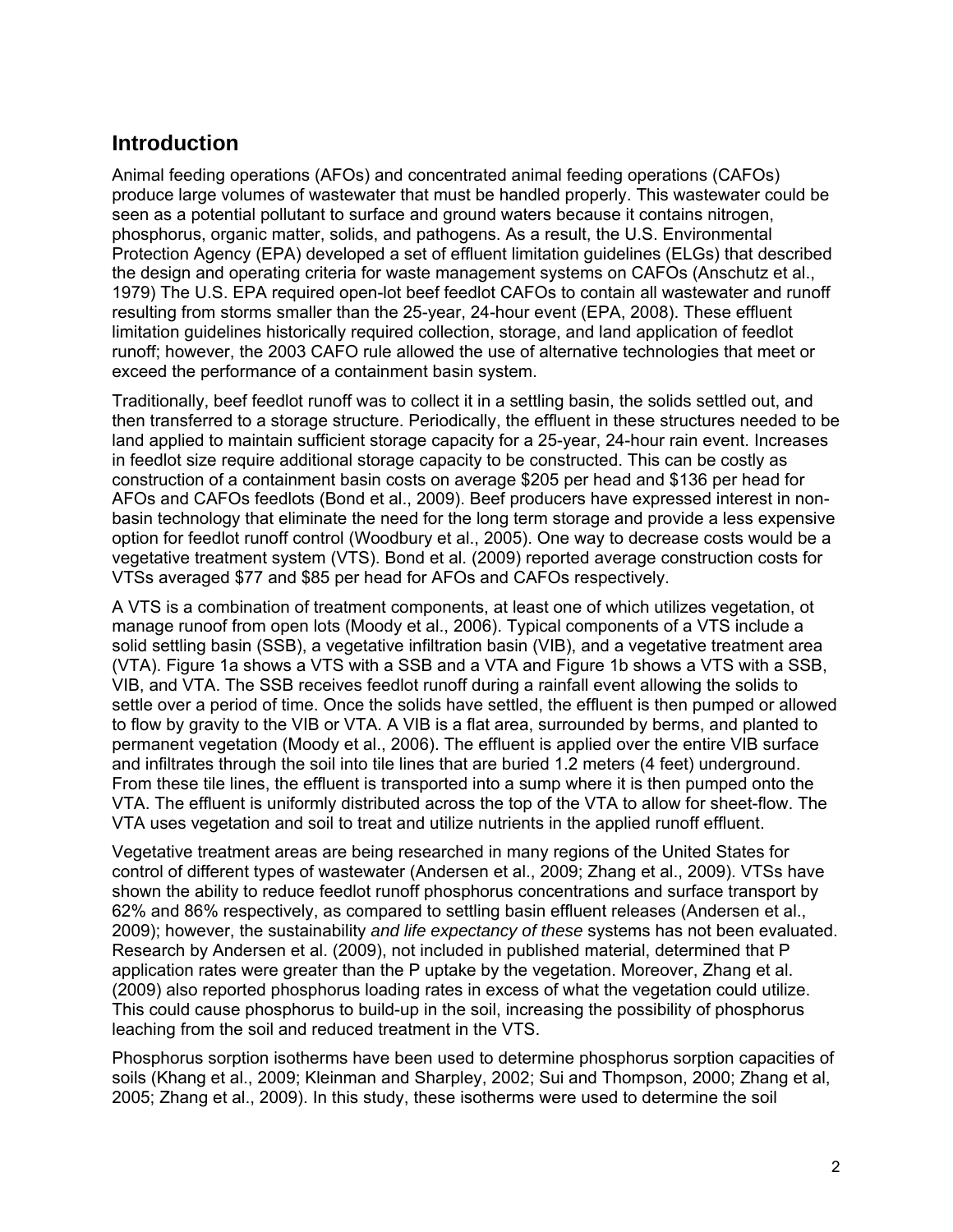sorption capacity at a known phosphorus concentration. The depth and length of time it takes phosphorus to move through the soil can be calculated once the sorption capacity is known along with soil bulk density, VTA area, cattle capacity, and phosphorus loading rate.



**Figure 1. Diagrams of VTS configurations (a) solid settling basin – vegetative treatment area system (b) solid settling basin – vegetative infiltration basin – vegetative treatment area system** 

## **Objective**

The objectives of this study were to calculate the length of time needed to saturate the top 0.3 meters of the soil profile with phosphorus for four VTAs in Iowa and develop a method to predict VTA phosphorus life. The calculated lives were then compared to estimated values determined from soil phosphorus accumulation data. Knowing the life expectancy of the system could help producers determine if a VTA could benefit their operation and improve vegetative treatment systems design. This was done by developing phosphorus sorption isotherms, which were used to determine the soil's phosphorus sorption capacity. Effluent flow and concentration monitoring data was then used to calculate phosphorus loading onto the VTA. Based on the collected data, the length of time it took for phosphorus to saturate different depths of the soil profile were calculated. This calculated life was compared to phosphorus accumulation patterns in the VTA's surface soil to verify the methodology.

## **Methods and Materials**

## *Site Descriptions*

Research on four VTAs in Iowa has been conducted by Iowa State University. Table 1 summarizes the number of cattle and VTA areas for each site and Figure 2 shows the approximate locations of each site. For a detailed description of each site, surface runoff concentrations, and monitoring equipment, refer to Andersen et al (2009), Moody et al. (2006), and Khanijo (2008). Soil at the Central IA 1 VTA consisted of Clarion loam, Cylinder loam, and Wadena loam. Northwest IA 1 VTA consisted of Galva silty clay and Radford silt loam. Northwest IA 2 consists of Moody silt clay loam and Southwest IA 2 consists of Kennebec silt loam (Soil Survey Staff, NRCS USDA, 2010). Northwest IA 1 and Northwest IA 2 are both in the 64 centimeter average annual rainfall region and Central IA 1 and Southwest IA 2 are in the 84 centimeter average annual rainfall region. The beef feedlot runoff that was being applied had a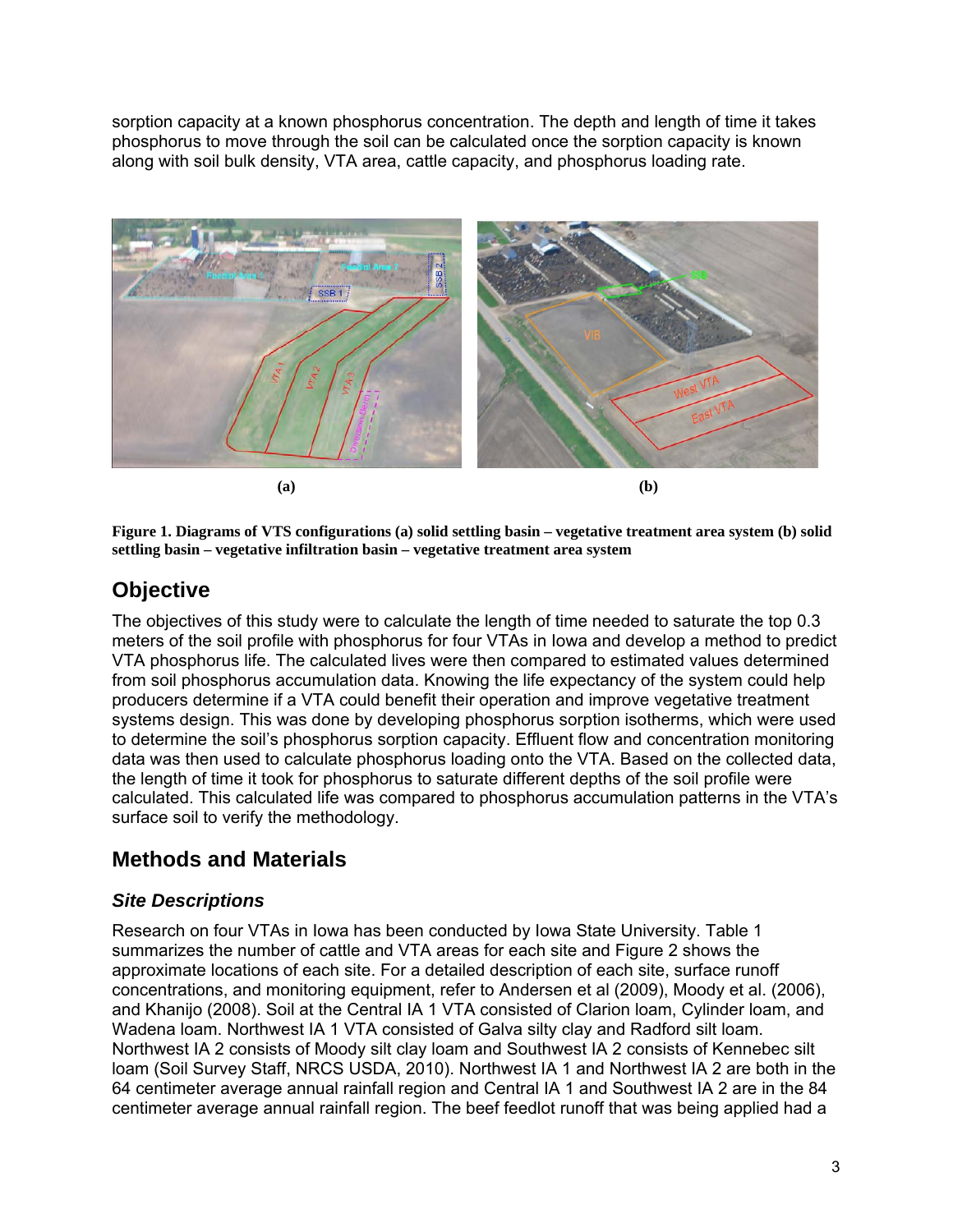yearly average DRP concentration that ranged from 26-46 mg/L between the four sites (Andersen et al., 2009). Since the P application rate was greater than the P uptake by the vegetation, there was a concern about phosphorus concentrations increasing in the soil profile. Surface soil samples were collected throughout the VTA for all sites during the four-year monitoring period every year in late fall using a hand sampler probe at a depth of 0.3 m (1 ft.). The samples were analyzed by the Iowa State University Soil and Plant Analysis Laboratory, Iowa State University, Ames, IA, USA.

| Site ID        | <b>Cattle</b> | <b>VTA Size</b> | VTA area / 100 head |        |  |
|----------------|---------------|-----------------|---------------------|--------|--|
|                | (head)        | ha (acre)       | (ha)                | (acre) |  |
| Central IA 1   | 1,000         | 1.52(3.75)      | 0.15                | 0.38   |  |
| Northwest IA 1 | 1,400         | 1.68(4.15)      | 0.12                | 0.30   |  |
| Northwest IA 2 | 4,000         | 0.89(2.20)      | 0.02                | 0.05   |  |
| Southwest IA 2 | 1.200         | 3.44(8.50)      | 0.29                | 0.71   |  |

**Table 1. The number of cattle, VTA size, and VTA area / 100 head for each site** 



**Figure 2. Map showing the locations of the four VTSs monitored for this study.** 

### *Isotherm Soil Sample Collection and Analysis*

Soil samples were collected in the fall of 2009 for the four VTA sites to develop the phosphorus isotherms. These samples were collected in a grassed area outside of the VTA in a 0.09 m<sup>2</sup> (1  $ft<sup>2</sup>$ ) area at a depth of 0.3 m (1 ft.). The reason samples were collected outside of the VTAs was to have a non-loaded phosphorus soil that was comparable to the soil of a newly constructed VTA. Using non-loaded phosphorus soil would give a better representation of the soil sorption capacity. The samples were air-dried, crushed, and passed through a 2mm sieve. The Iowa State University Soil and Plant Analysis Laboratory, Iowa State University, Ames, IA, USA analyzed the soil for pH and Melich-3 Al, Ca, Fe, and P. The particle size distribution was determined by the pipette method (Gee and Bauder, 1986) after organic matter was removed by treating the soil with hydrogen peroxide  $(H_2O_2)$ . Organic matter (OM) was determined by loss on ignition. The soil analysis data is displayed in Table 2.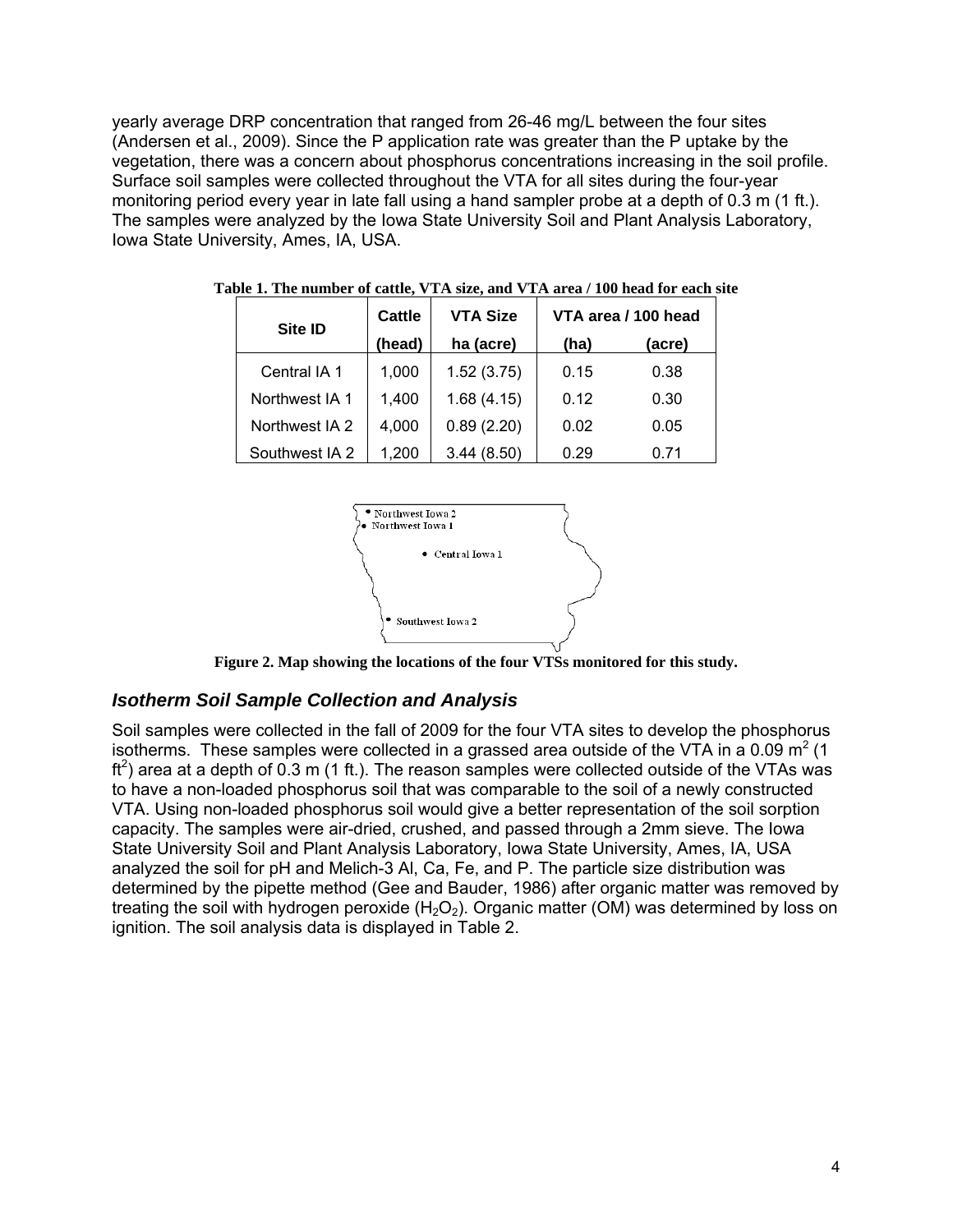|                |     | Melich-3 Extractable Elements (mg/kg) |     |     | <b>OM</b><br><b>Clay Content</b> |     |                | Silt           |
|----------------|-----|---------------------------------------|-----|-----|----------------------------------|-----|----------------|----------------|
| Site ID        | P   | Сa                                    | ΑI  | Fe  | рH                               | (%) | $\frac{10}{6}$ | $\frac{10}{6}$ |
| Central IA 1   | 542 | 3,966                                 | 459 | 435 | 7.5                              | 7.6 | 20             | 40             |
| Northwest IA 1 | 323 | 3.018                                 | 753 | 262 | 7.0                              | 7.7 | 31             | 57             |
| Northwest IA 2 | 189 | 3,433                                 | 637 | 263 | 7.3                              | 7.2 | 23             | 47             |
| Southwest IA 2 | 331 | 2.952                                 | 397 | 273 | 6.6                              | 8.8 | 25             | 44             |

**Table 2. Soil chemical properties and particle distribution for the four phosphorus sorption isotherm soils.** 

## *Phosphorus Sorption Isotherms*

Phosphorus sorption isotherms were developed according to the method of Graetz and Nair (2000). One gram of air-dried soil was placed into each of seven 50 mL vials and mixed with 25 mL of 0.01 M calcium chloride (CaCl<sub>2</sub>) solution containing phosphorus concentrations of 0, 2, 5, 10, 50, 100, and 200 mg P/L in the form of  $KH<sub>2</sub>PO<sub>4</sub>$ . Three drops of chloroform were added to inhibit microbial growth. The samples were run in duplicates. They were shaken on an orbital shaker for 24 hours at  $27\pm2$  °C. They were then allowed to settle for one hour. The supernatants were filtered through a 0.45 µm filter. DRP concentrations were analyzed by an 880nm wavelength spectrophotometer using the ascorbic acid method (AWWA, 1998). This process was carried out three times for each site. Sorption isotherms using the Langmuir method were created by using the sorption isotherm spreadsheet by Carl Bolster (Bolster, 2007).

## *VTA Life Expectancy Calculations*

The VTA life expectancy was defined as the length of time it takes for the top 0.3 m (1 ft) of the soil profile to become completely saturated with phosphorus. This 0.3 m (1 ft) depth was decided on for several reasons. Surface soil samples were collected at a depth of 0.3 m (1 ft) throughout the entire VTA during the four-consecutive year monitoring period. This allowed for an estimation of the time length for the 0.3 m (1 ft) soil profile to become saturated with phosphorus. This depth would also allow the producer to make some adjustments in application practices. Several assumptions were made in order to calculate VTA life:

- One year of precipitation was equal to the average annual precipitation for that region
- Average annual precipitation was evenly distributed among months
- Applied SSB effluent was evenly distributed on the entire VTA area
- The phosphorus moved through the soil in an even front

The VTAs were sized to contain and treat the effluent applied to them. If a VTA was undersized, runoff could occur or soil nutrients would quickly build up potentially causing leaching. Feedlot size, capacity, and rainfall are the main factors to consider when sizing a VTA. Andersen et al. (2009) calculated the phosphorus loading factor for six beef feedlots in Iowa which has units of mg P per 100 head per centimeter of precipitation. This factor was the average amount of phosphorus, in mg, that was applied to the VTA per 100 head per centimeter of precipitation. The phosphorus loading factor was based over a long period of time such as a year and was not applicable for short durations. So for a 100 head feedlot, if the phosphorus loading factor is 6,300 mg P per 100 head per cm and it rains one cm, then 6,300 mg of phosphorus was applied onto the VTA. This example is for a small duration just to give a better illustration of how the phosphorus loading factor is applied. For Northwest IA 2, this factor was from the VIB not the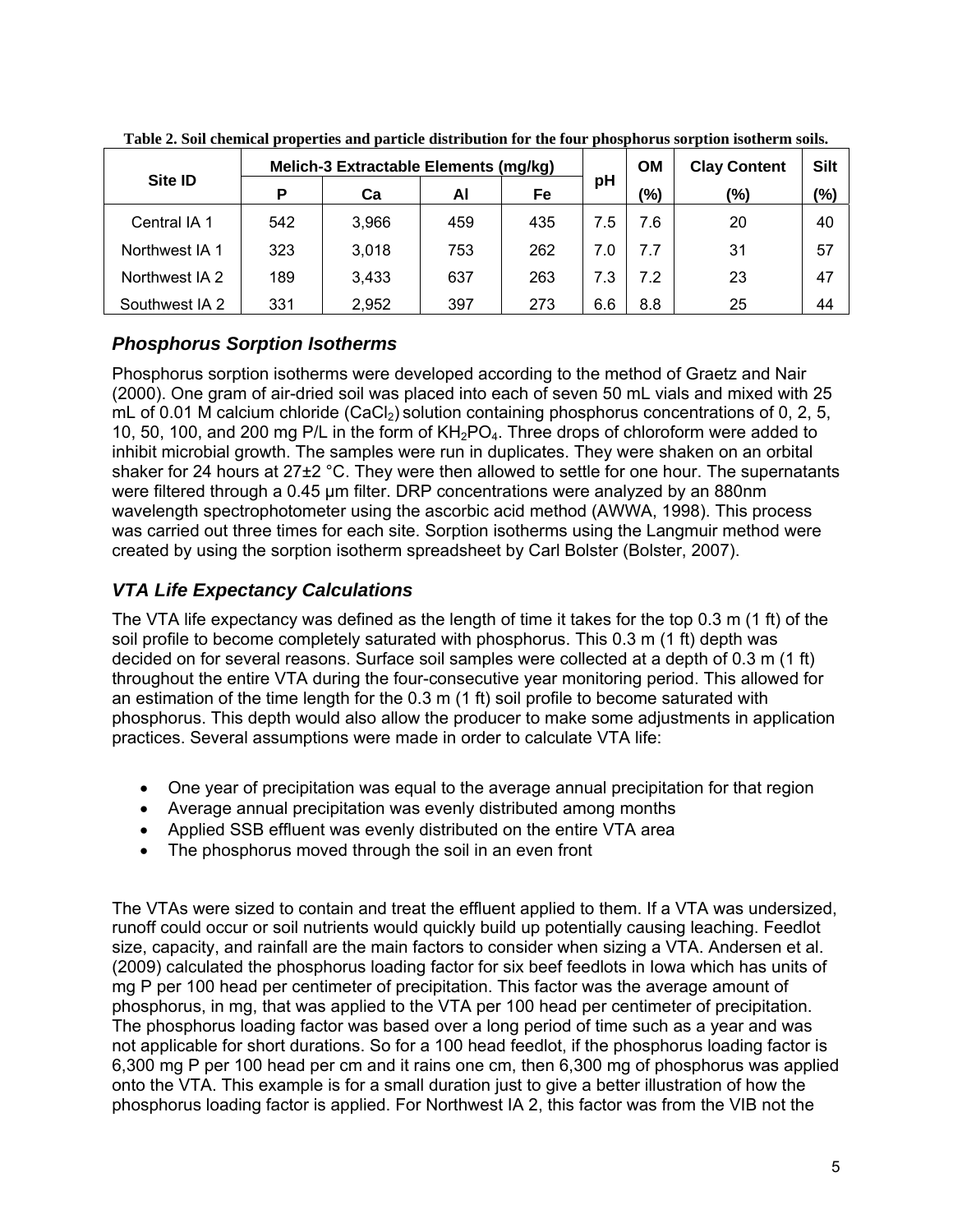SSB. This factor was averaged for five earthen feedlots to get a representation of the potential amount of phosphorus being released from SSBs on earthen feedlots throughout Iowa. This value would vary from feedlot to feedlot because feed rations, soil types, and cattle concentrations will change the amount of phosphorus being applied to the VTA. Table 3 shows the phosphorus loading factors for each site and the value that was used to represent the state of Iowa.

| <b>Phosphorus Loading Factors</b>           |       |                                                  |       |             |  |  |
|---------------------------------------------|-------|--------------------------------------------------|-------|-------------|--|--|
| (mg P per 100 head per cm of precipitation) |       |                                                  |       |             |  |  |
| Central IA 1                                |       | Northwest IA 1   Northwest IA 2   Southwest IA 2 |       | <b>lowa</b> |  |  |
| 5,600                                       | 8.200 | 1,300                                            | 5.300 | 6,300       |  |  |

| Table 3. The phosphorus loading factors for the four sites and for the state of Iowa. |
|---------------------------------------------------------------------------------------|
|---------------------------------------------------------------------------------------|

Soil density, area, cattle capacity, sorption capacity, phosphorus concentration, and the amount of phosphorus applied to the VTA were needed to determine the life expectancy. Previous research by Iowa State University found that soil densities ranged from 1,200 to 1,400 kg/m<sup>3</sup> among the four VTAs. The soil density was assumed to be 1,300 kg/m<sup>3</sup> for calculations. To create a more versatile life expectancy graph, the area per 100 head (APH) of cattle was used instead of area and cattle capacity on their own. Equation 1 demonstrates how this ratio was calculated.

$$
APH = \frac{VTA\,area}{\frac{Feedlot\,Capacity}{100}}
$$

Equation 1

where APH is the VTA area per 100 head of cattle (m<sup>2</sup> 100 head<sup>-1</sup>), VTA area is the area of the VTA ( $m^2$ ), and Feedlot Capacity is the number of cattle on the feedlot (head).

Phosphorus concentration for each site was determined by averaging the four-year applied effluent phosphorus concentration data. Using this phosphorus concentration value, the sorption capacity of the soil for each site was predicted using the site's developed phosphorus sorption isotherm. Figure 3 demonstrates how the phosphorus sorption isotherm was used to predict soil sorption capacity. The SSB effluent being applied to the VTA had a phosphorus concentration of 50 mg/L. The soil sorption capacity which in this example is 1,100 mg P/kg soil was determined by intersecting the phosphorus sorption isotherm at the known SSB effluent phosphorus concentration.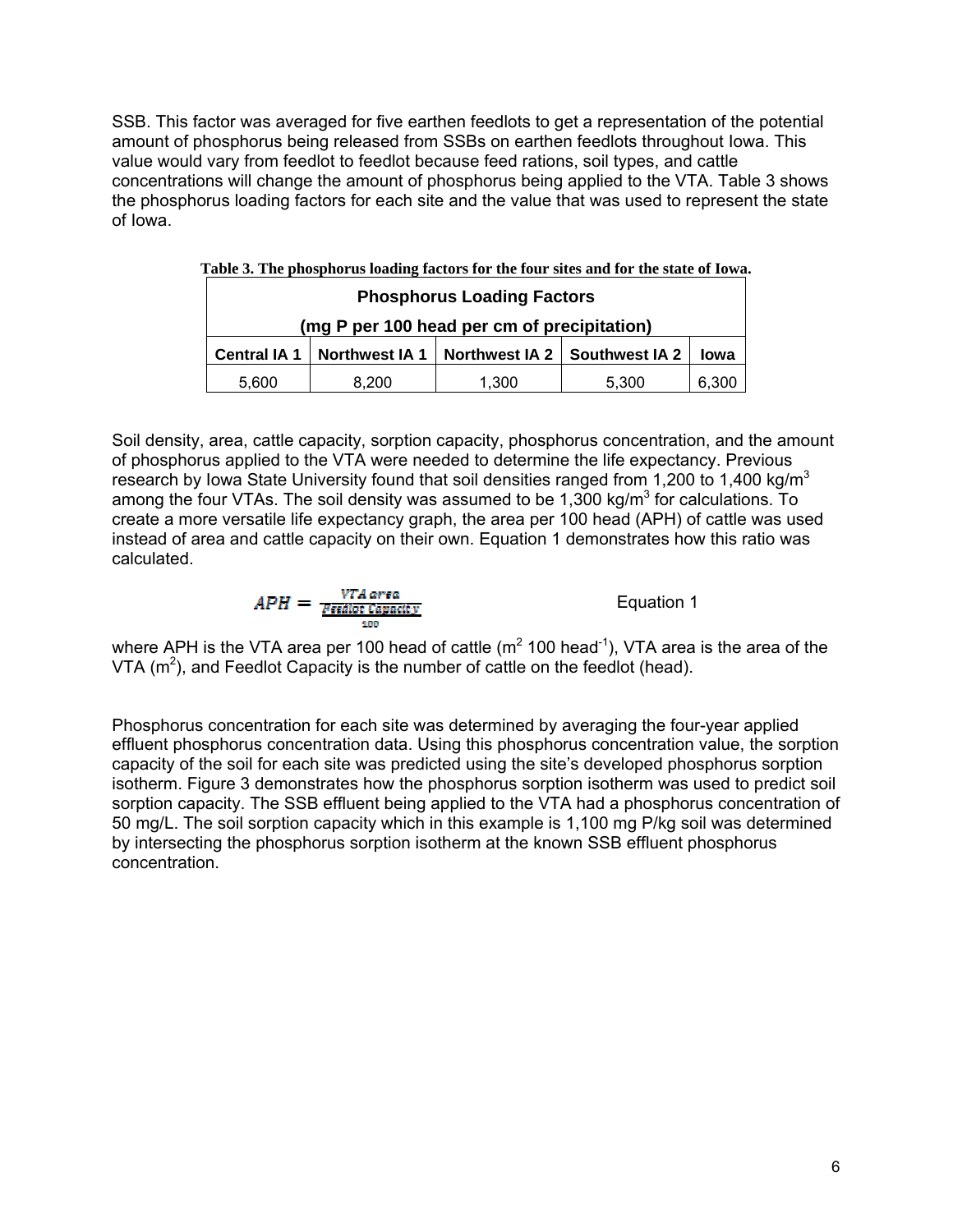

**Figure 3. Demonstration of how the phosphorus sorption isotherm is used to predict soil phosphorus sorption.** 

The amount of phosphorus applied to the VTA was dependent on precipitation due to the phosphorus loading factor so life expectancy was dependent on precipitation as well. For this reason, the total precipitation required to apply enough phosphorus to saturate the VTA was solved. A list of acronyms is provided to better understand the equations:

- P<sub>applied</sub> (mg P per 100 head) is the amount of phosphorus applied to the VTA
- $P_{vector}$  (mg P per 100 head) is the amount of phosphorus removed from the soil by the vegetation
- $P_{soli}$  (mg P per 100 head) is the total amount of phosphorus absorbed by the soil
- P<sub>removal</sub> (mg P / m<sup>2\*</sup>year) is the annual amount of phosphorus removed from the VTA by the vegetation per square meter
- Precipitation (cm) is the amount of precipitation it takes to saturate the 0.3 m (1 ft.) soil profile with phosphorus due to the applied SSB effluent
- Annual Precipitation (cm) is the average annual precipitation for that region
- $\bullet$  d (m) is the depth the phosphorus will reach in the soil profile, in this case 0.3 meters (one foot)
- $S_{\text{sortion}}$  (mg P/kg soil) is the sorption capacity of the soil
- $S<sub>initial</sub>$  (mg P/kg soil) is the initial amount of absorbed P the soil contained
- $\rho_b$  (kg/m<sup>3</sup>) is the soil bulk density
- APH  $(m^2/100 \text{ head})$  is the VTA area per 100 head of cattle ratio
- PLF (mg P per 100 head per cm of precipitation) is the phosphorus loading factor
- $T_{saturation}$  (years) is the amount of time it takes for phosphorus saturation to occur

Equation 2 is the overall phosphorus mass balance of the VTA assuming no phosphorus leaching. The phosphorus applied to the VTA was absorbed by the soil and removed by vegetation. The vegetation won't remove all of the phosphorus which means the soil would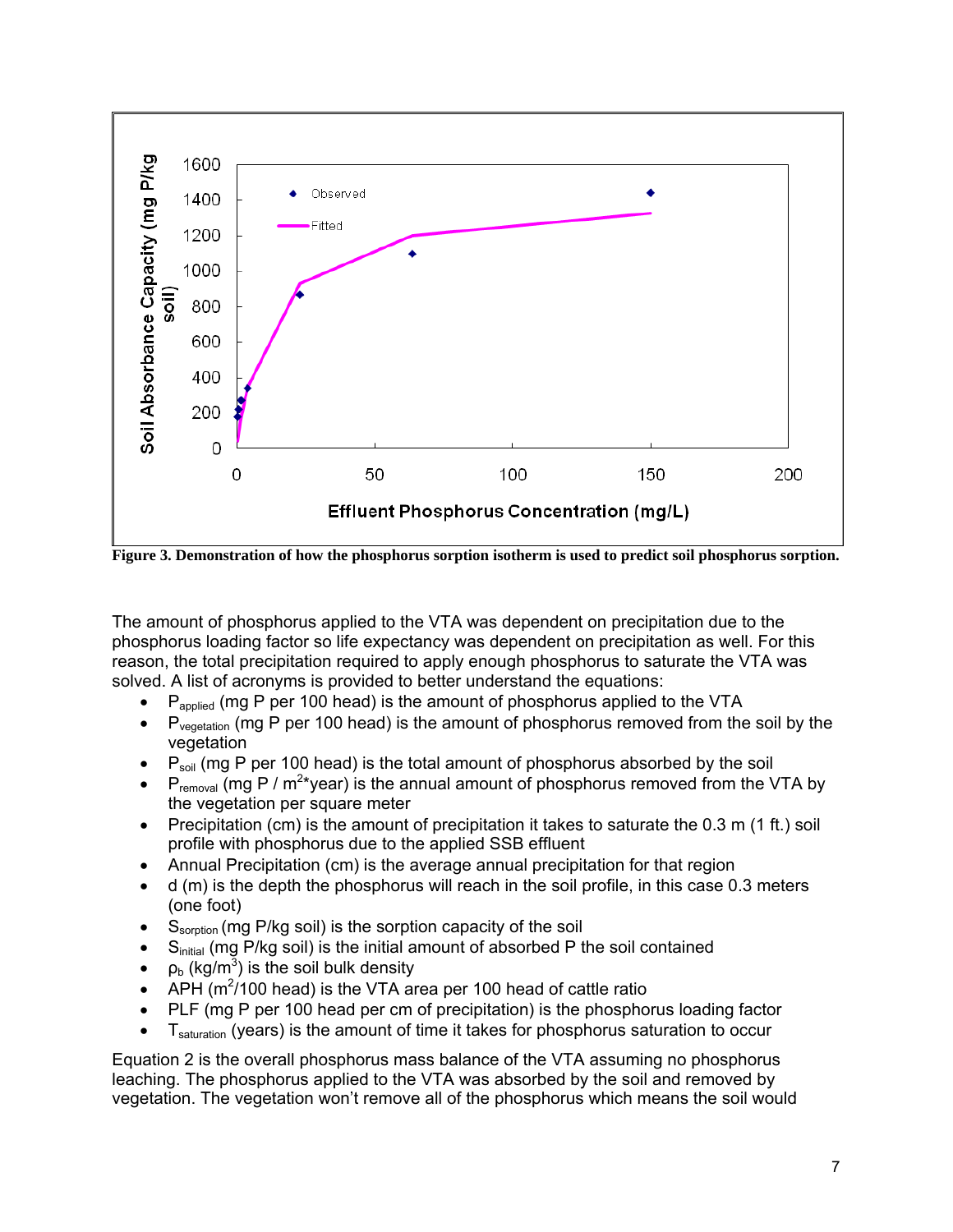eventually reach the absorption maximum. The 0.3 m (1 ft.) soil depth would now be considered full of phosphorus and won't accept anymore.  $P_{soli}$  shown in Equation 3 is the amount of phosphorus the soil can absorb on a mg P per 100 head basis.  $P_{veeetaation}$  and  $P_{aopiled}$  are calculated in Equation 4 and Equation 5 and are both dependent on precipitation. This precipitation is the amount of precipitation it takes for the 0.3 m (1 ft.) soil profile to become completely saturated with phosphorus.  $P_{soli}$  is a known value so Equation 2 is rearranged into Equation 6 so precipitation can be factored out and then eventually solved. Equation 7 shows how precipitation is then solved. Dividing this by the average annual precipitation for that region will determine the length of time it will take for the phosphorus saturation to occur. Equation 8 was used to determine that length of time.

| $P_{\alpha\nu\nu i i s d} = P_{\alpha\alpha i} + P_{\nu\alpha\alpha\beta\alpha\alpha i c m}$                                                                                                                                                                                                                                                                                                                                                                                                                              | Equation 2 |
|---------------------------------------------------------------------------------------------------------------------------------------------------------------------------------------------------------------------------------------------------------------------------------------------------------------------------------------------------------------------------------------------------------------------------------------------------------------------------------------------------------------------------|------------|
| $P_{soil} = d * (S_{corotion} - S_{initial}) * \rho_b * APH$                                                                                                                                                                                                                                                                                                                                                                                                                                                              | Equation 3 |
| $P_{vegeration} = P_{removal} * API * \frac{Precisionization}{Annual Precision}$                                                                                                                                                                                                                                                                                                                                                                                                                                          | Equation 4 |
| $P_{a \nu v \ell i \sigma d} = PLF * Precision$                                                                                                                                                                                                                                                                                                                                                                                                                                                                           | Equation 5 |
| $P_{solid}=P_{coupling}-P_{weighted}$                                                                                                                                                                                                                                                                                                                                                                                                                                                                                     | Equation 6 |
| $\small \textit{Precision} = \frac{a * (S_{\small \textit{Sorption}} - S_{\small \textit{initial}}) * p_{b} * APH}{p_{\small \textit{LF}} - (p_{\small \textit{removal}} * APH *_{\small \textit{AnnualPrecision}})}{p_{\small \textit{S}} + p_{\small \textit{S}} + p_{\small \textit{S}} + p_{\small \textit{S}} + p_{\small \textit{S}} + p_{\small \textit{S}} + p_{\small \textit{S}} + p_{\small \textit{S}} + p_{\small \textit{S}} + p_{\small \textit{S}} + p_{\small \textit{S}} + p_{\small \textit{S}} + p_{$ | Equation 7 |
| $T_{saturation} = \frac{Preception}{Annual Precision}$                                                                                                                                                                                                                                                                                                                                                                                                                                                                    | Equation 8 |

### *Phosphorus Accumulation Method*

Surface soil samples were collected at each VTA every year for the four year monitoring period. These soil samples were collected throughout the VTA and averaged to get an overall VTA soil phosphorus concentration. The time, in days, since initiation of system operation was plotted against the average Melich-3 soil phosphorus concentration. These values were plotted to determine how long it would take for the soil to reach the equilibrium sorption capacity. Figure 4 displays the plotted surface soil samples with a best fit linear function for Northwest IA 2. The linear function was used to determine the length of time it would take for the 0.3 m (1 ft.) soil profile to become saturated with phosphorus. The saturation soil phosphorus limit was set as the value determined from the phosphorus sorption isotherm experiment. This analysis was carried out for all four sites. The expected life found from the graphs was compared to the calculated values.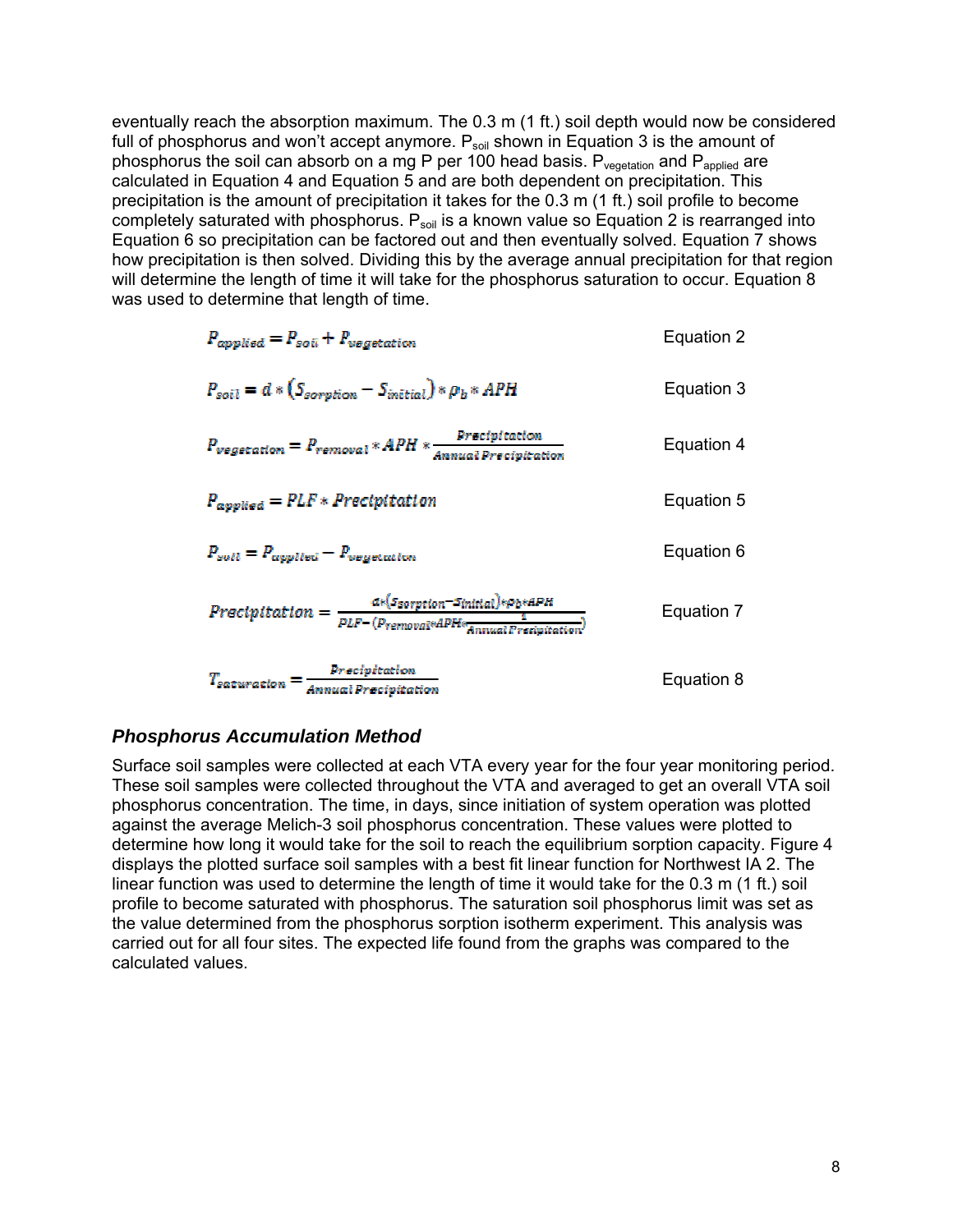

**Figure 4. The graphed surface soil samples from Northwest IA 2. The equation was used to find the length of time to saturate the soil profile.** 

## **Results and Discussion**

## *Soil Phosphorus Sorption Data Analysis*

A correlation analysis was used to determine if a linear relationship between the maximum soil phosphorus sorption  $(S_{max})$  and the Melich-3 Al, Melich-3 Fe, Melich-3 Ca, OM, clay content, and pH existed. Pearson correlation coefficients are shown in Table 4. Calcium and pH were highly positively correlated with  $S_{\text{max}}$  while organic matter and clay content showed a high negatively correlation. Ige et al. (2005), Zhang et al. (2005), and Zhang et al. (2009) also found a significant relationship between  $S_{max}$  and calcium. Calcium is a positively charged ion that can bridge between soil particles and phosphate ions  $(PO<sub>4</sub>)$ , creating more phosphorus binding sites in the soil. Positive and negative ions are electrically attracted to each other so as the SSB effluent infiltrates into the soil, the phosphate ions bond with the calcium. Organic matter and clay were both negatively charged which explains the negative correlation. These two were competing with phosphate for bonding with the calcium ion. Aluminum and iron were both poorly correlated with S<sub>max</sub>. Usually these two elements are highly correlated; however, Kang et al. (2009) discovered that aluminum and iron were less effective for P sorption in soils with organic matter greater than 4.9 percent. The phosphorus sorption isotherm soils were well over 4.9 percent ranging from 7.2 to 8.8 percent.

|  | Fe. | Ca I |                               | OM   Clay Content   pH |      |
|--|-----|------|-------------------------------|------------------------|------|
|  |     |      | 。│ 0.13 │ 0.41 │ 0.80 │ -0.86 | $-0.63$                | 0.93 |

The sorption capacities of the soils at their effluent phosphorus concentration are shown in Figure 5. These were determined using the sorption isotherms. The SSB effluent phosphorus concentrations were determined from the four years of monitoring. Central IA 1 had the greatest adsorption capacity followed by Northwest IA 2 at concentrations of 1,110 and 955 mg P/kg soil. Northwest IA 1 and Southwest IA 2 had the lowest sorption capacities at 619 and 446 mg P/kg soil respectively.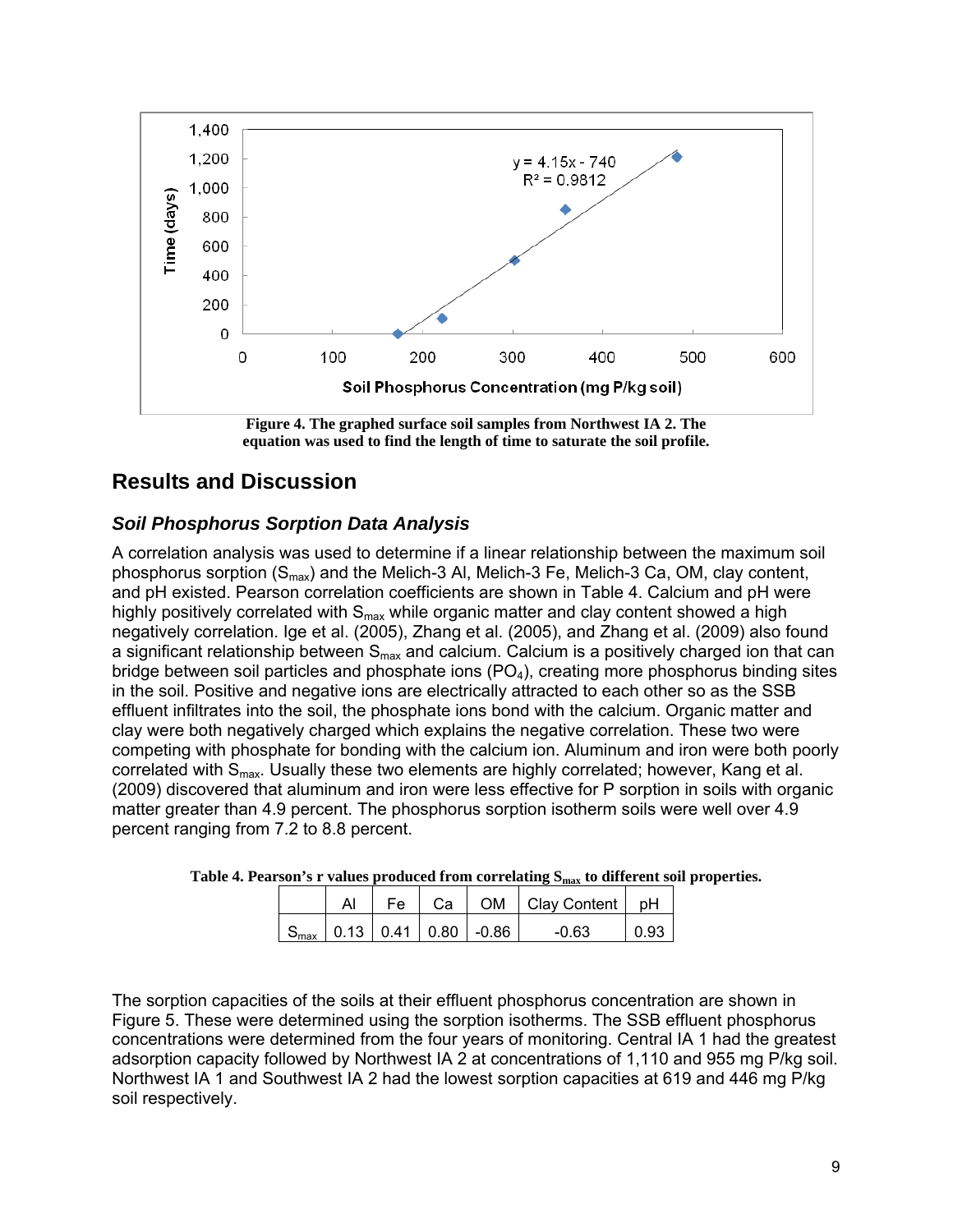

**Figure 5. Equilibrium sorption concentrations determined from sorption isotherms shown with one standard deviation.** 

### *Factors influencing VTA Life*

A VTA with the greatest VTA area per 100 head would be expected to have the longest life expectancy. However, this was not always the case. There were many factors that affected life expectancy: sorption capacity, phosphorus removal due to vegetation, VTA area, and cattle capacity. Sorption capacity of the soil and the amount of phosphorus being loaded onto the VTA has the greatest affect. A VTA with a high sorption capacity would be able to absorb more phosphorus thus increasing life expectancy. Figure 6 demonstrates the effect of sorption capacities with all other values holding constant.

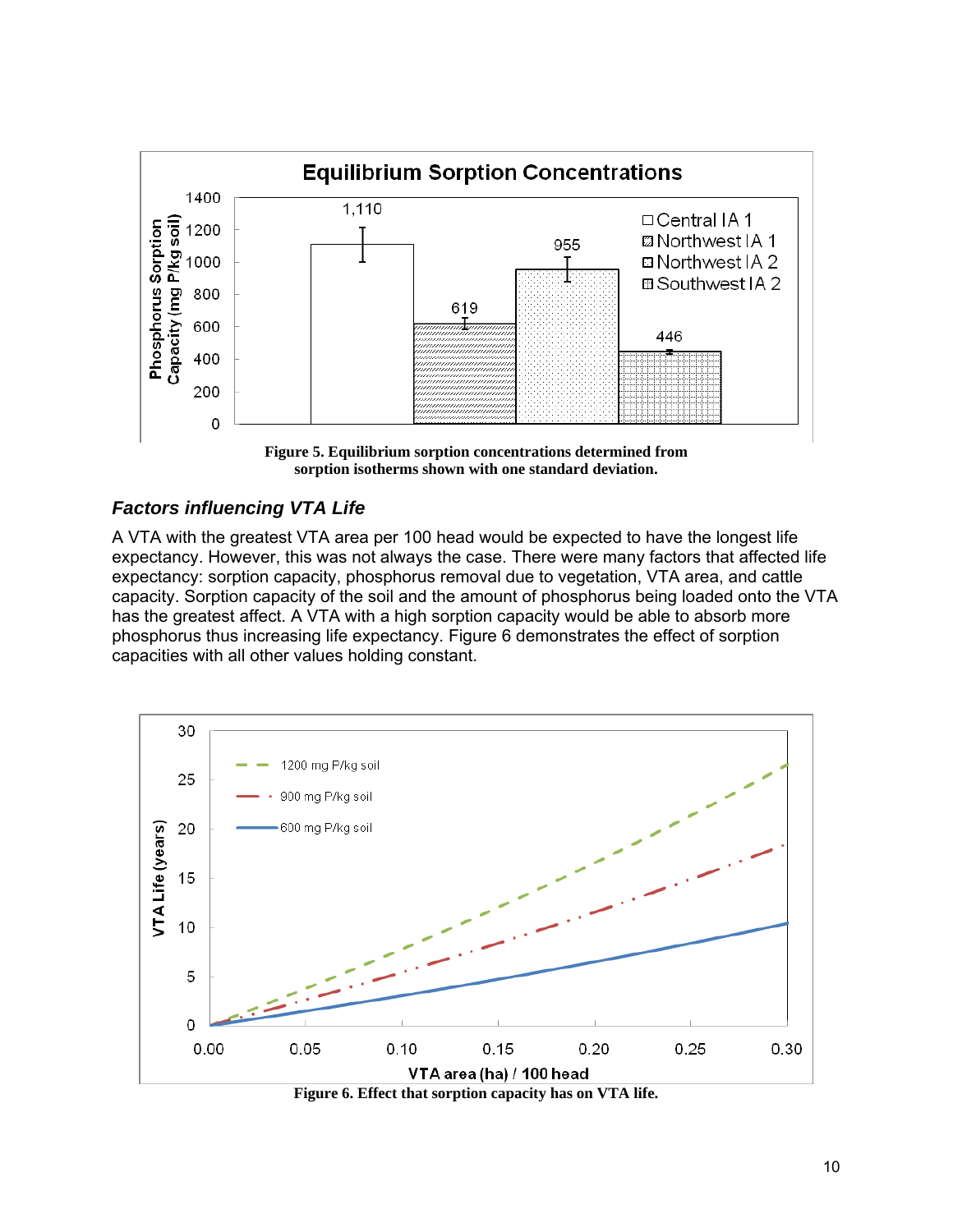An increase in phosphorus loading meant that there was more phosphorus that needed to be sorbed by the soil. This caused phosphorus to accumulate more quickly in the soil profile, shortening VTA life. The phosphorus loading factor varied throughout the four Iowa sites, possibly due to differing cattle concentration, feed rations, feedlot layout, settling basin performance, climatic conditions, and feedlot sizes.

Vegetation removal had an affect but was largely dependent on VTA area. A VTA with a larger area would allow vegetation to remove more phosphorus from the soil than a VTA with a smaller area for the same feedlot assuming the phosphorus loading was the same. There was overall more vegetation on a larger area than a smaller area. The phosphorus ass assumed to be evenly distributed across the VTA. This meant that there was a smaller amount of phosphorus per square area on a larger VTA than on a smaller VTA. Figure 7 demonstrates how vegetation removal had little significance at smaller VTA sizes. Figure 7 also shows that with an increase in VTA size, vegetation removal starts to affect how much phosphorus a VTA could absorb over a lifetime. Two vegetation removal rates were varied with two sorption capacities in these two figures. The slopes of the lines change with vegetation uptake which meant that with an increase in vegetation uptake there was an increase in VTA life. The slopes of the lines in Figure 7 for 30 and 60 kg P/ha removal were 0.0047 and 0.0049 respectively for the 0.06 VTA area (ha) per 100 head. This demonstrated that with vegetation uptake there was a small shift in VTA life. The slopes of the lines in Figure 7 for 30 and 60 kg P/ha removal were 0.0098 and 0.0105, respectively for the 0.12 VTA area (ha) per 100 head. This showed that there was a greater shift between slopes compared to the 0.06 VTA area (ha) per 100 head. This allowed for more phosphorus to be removed from the soil causing the VTA life to increase.



**Figure 7. Displays vegetation effect on different size VTAs.**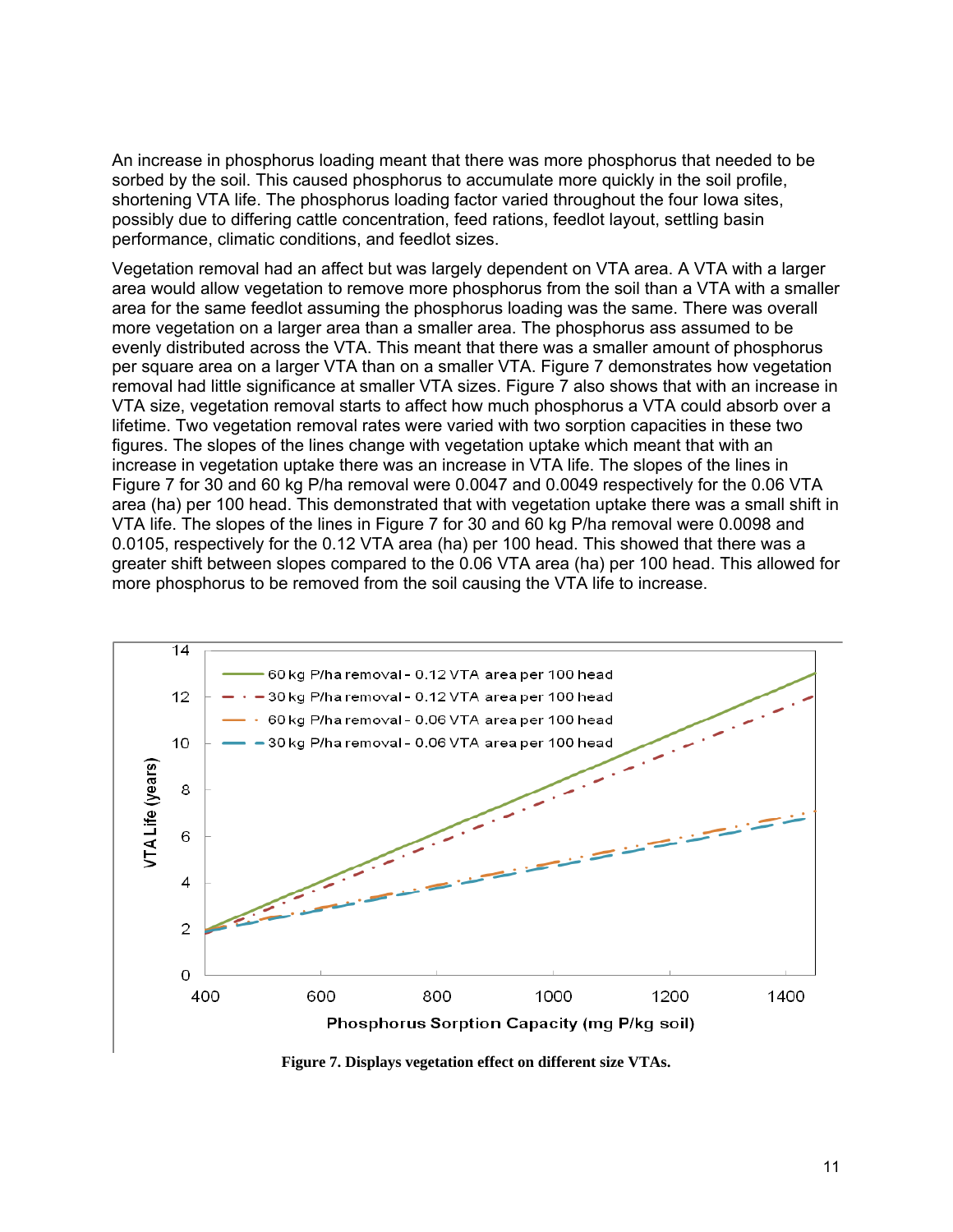### *VTA Life Expectancy for the four Iowa Sites*

The four Iowa VTAs life expectancies varied significantly. There were many reasons why this occurred and are discussed in detail below. The calculated values were compared to the projected life based on phosphorus accumulation in the soil. The calculated life expectancies are compared in Figure 8.

Central IA 1 had a calculated life expectancy of 13 years before phosphorus saturates the 0.3 m (1 ft.) soil profile. This was the longest length of time for the four VTAs. This was due to the high sorption capacity of the soil along with a lower average loading of phosphorus on the VTA. Vegetation was also being harvested once a year. This removed 30 kg ha<sup>-1</sup> of P from the VTA which means the VTA soil was able to absorb more phosphorus. The estimated time from the phosphorus accumulation graph was a life expectancy of 11 years. This was a shorter time period than the 13 years calculated. This shorter life expectancy was possibly due to the site receiving double its average annual rainfall in 2007. This caused about double the phosphorus application than the previous year.

Northwest IA 2 had the second longest life with a life expectancy of 8.5 years. This was also due to the high sorption capacity of the soil. The amount of phosphorus loaded onto the VTA was very small compared to the other sites. The small amount of phosphorus loading was attributed to the VIB. Effluent was released from the SSB and allowed to infiltrate through the soil in the VIB reducing the amount of phosphorus applied to the VTA. Northwest IA 2 had the lowest VTA area per 100 head than any of the other sites. Vegetation removal, 30 kg ha<sup>-1</sup>, had little effect on extending VTA life due to the low VTA area per 100 head. The reason it was able to have a longer life than expected was due to the high soil sorption capacity and low phosphorus application rate. The estimated life from the phosphorus accumulation graph was 9 years. This was half a year more than the calculated life expectancy. This implied that the calculated value was a good prediction of how long it would take the phosphorus to saturate the 0.3 meter (1 ft.) soil profile.

Southwest IA 2 had an expected life of 7.5 years. This was not expected because it has the largest VTA area per 100 head. However, the reason it did not have the highest expected life was from the low phosphorus sorption capacity of the soil. This low sorption was attributed to the low amount of calcium in the soil. Calcium ions bond with phosphate ions so if there was less calcium, there was a lesser amount of phosphorus in the 0.3 (1 ft.) soil profile. Vegetation was harvested once a year but had little effect on life expectancy. The estimated life from the phosphorus accumulation graph was not conducted for this site because the area that was used for the VTA previously collected the wastewater directly from the feedlot, which appeared to affect the soil's ability to sorb phosphorus.

Northwest IA 1 had the lowest life expectancy at 4.5 years. The phosphorus loading was higher than the other sites and the soil had a low sorption capacity. The low sorption capacity may have been due to the low amount of calcium in the soil. Even though vegetation was harvested twice a year, it had little effect on the life expectancy due to the high loading rate. The estimated life expectancy from the phosphorus accumulation graph was 4 years. The calculated and estimated life expectancies were very close in comparison.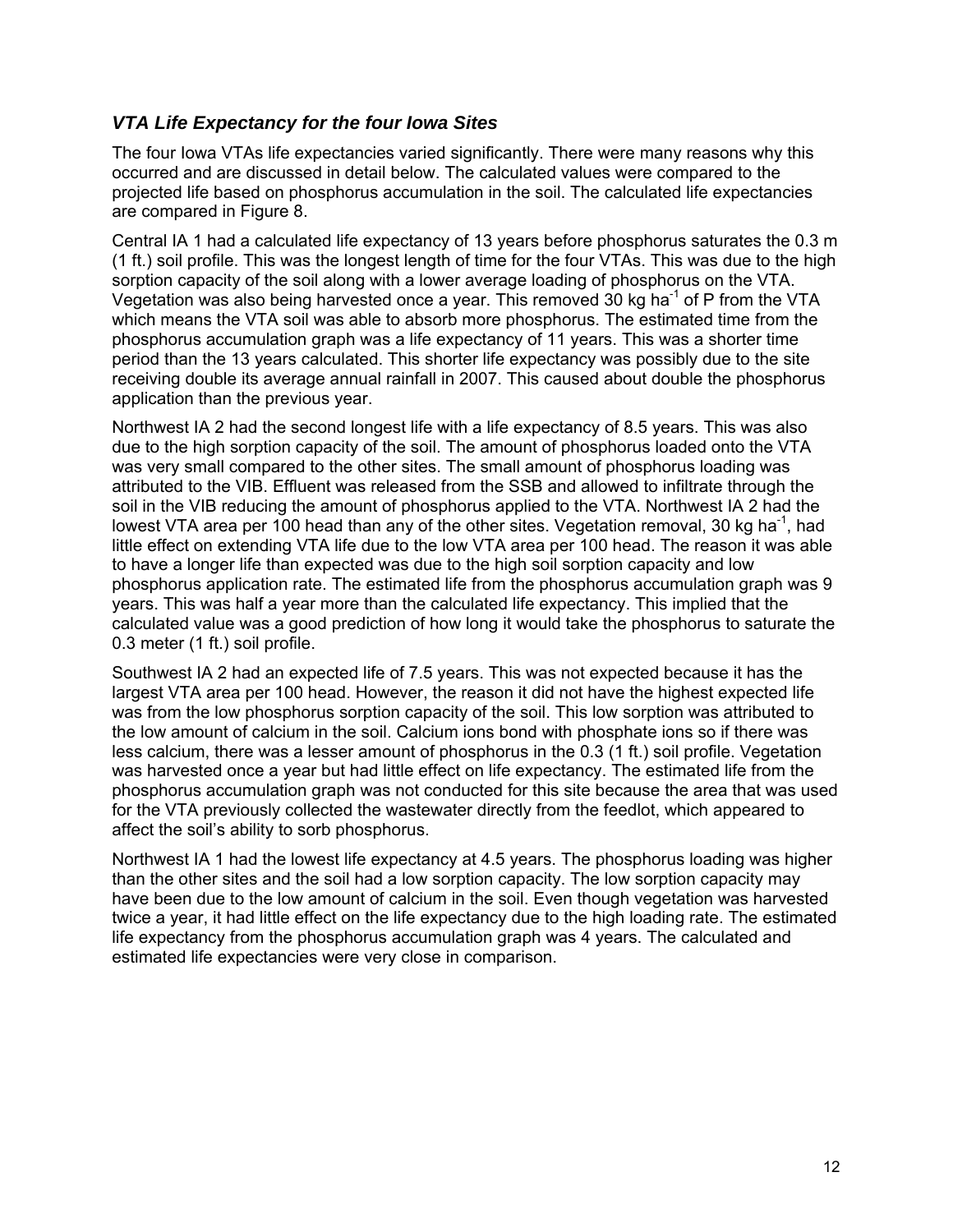

**Figure 8. A comparison of VTA life expectancies for the four Iowa sites. The black circles represent where the VTA area (ha) / 100 head cross with the site's life expectancy function to find VTA life.** 

Each site had a different slope for their VTA life expectancy function. This demonstrates how each site was unique due to the different factors having an effect on VTA life. This shows that trying to use a graph to size VTAs in Iowa may not necessarily work if phosphorus saturation life is to be considered.

### *Iowa VTA Life Expectancy*

Life expectancy in Iowa could vary by multiple years depending on the precipitation, sorption capacity, phosphorus loading, and phosphorus removal due to vegetation. A maximum and minimum sorption capacity was used to determine the life expectancy range for the state of Iowa. The maximum sorption capacity was 1,200 mg P/kg soil and the minimum was 400 mg P/kg soil. These values were determined by comparing the sorption capacities of the four Iowa VTAs. There could be soils with higher sorption capacities or lower sorption capacities than the determined maximum and minimum in Iowa, but these values were set as the references to get a general idea of VTA life expectancy in Iowa. The phosphorus loading factor that was used to represent Iowa was determined to be 6,300 mg P per 100 head per centimeter of precipitation. The maximum life was calculated using a vegetation removal of 60 kg P/ha at 64 cm of precipitation. The minimum life was calculated using a vegetation removal of 30 kg P/ha at 102 cm of precipitation. These life expectancies were graphed in Figure 9 to show the potential range of VTA life throughout Iowa. This life would obviously vary from the multiple factors listed; however, this graph could give a good idea of how VTA size could affect VTA life.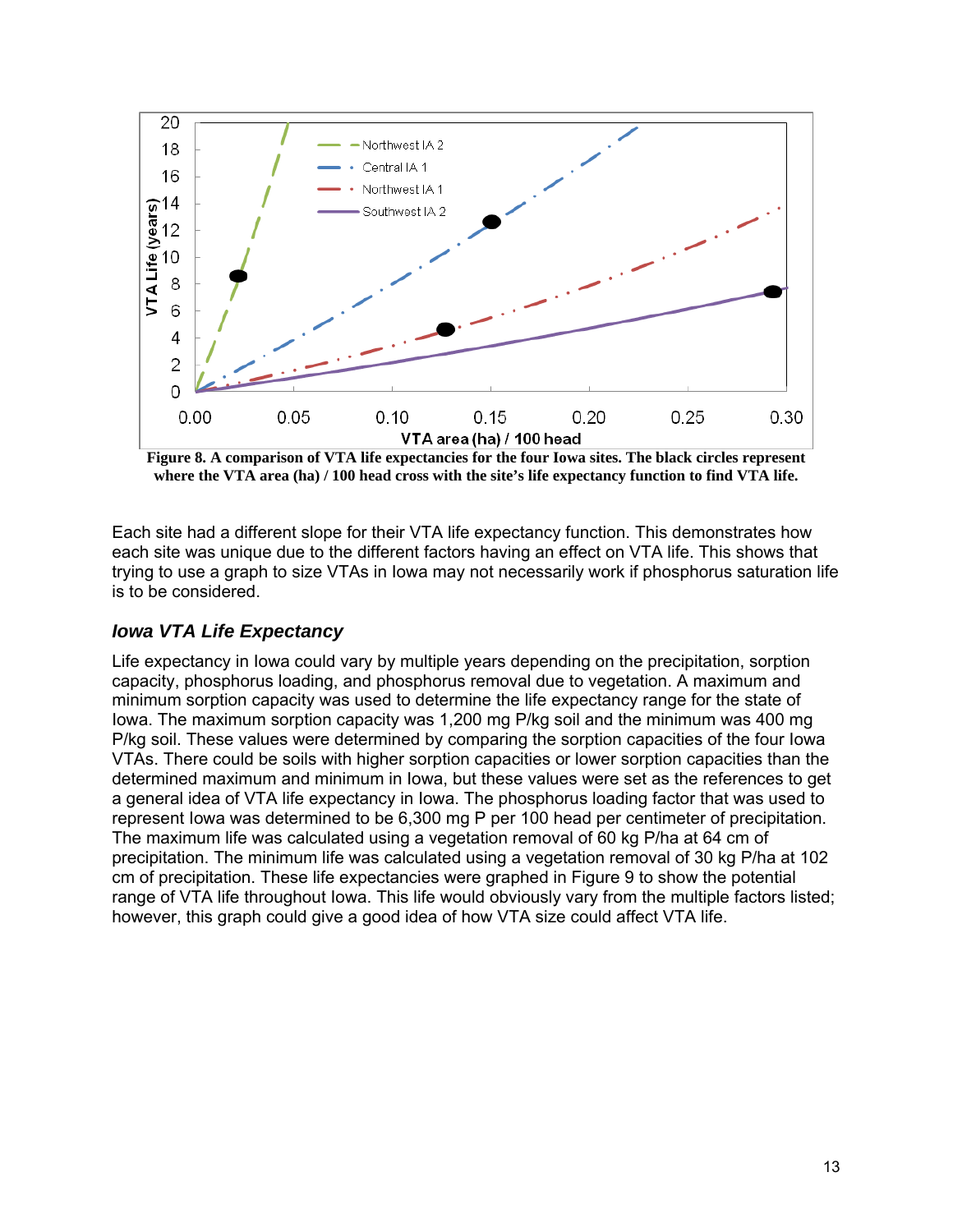

**Figure9. The potential life expectancy range for VTAs in Iowa using a maximum and minimum phosphorus sorption capacity of 400 and 1200 mg P/kg soil and varying the vegetation uptake and average annual rainfall.** 

## **Conclusion**

The four monitored VTAs in Iowa have a calculated life expectancy that ranged from 4.5 to 13 years. The estimated life expectancies from the phosphorus accumulation graph were close in comparison to the calculated life expectancy values. This implied that the VTA life expectancy calculations were a good estimate of how long it would take for the phosphorus to saturate the 0.3 m (1 ft.) soil profile. The two main factors that influenced VTA life were soil phosphorus sorption capacity and the amount of phosphorus applied. The two VTAs with the highest sorption capacity had the longest life expectancies. A higher sorption capacity allowed for the soil to absorb more phosphorus from the feedlot runoff. More phosphorus being applied meant that more soil was needed to absorb this phosphorus. The sorption capacity of the soil doesn't change and if it does won't change much so this means that the phosphorus saturation front will move further down the soil profile causing the 0.3 m (1 ft.) distance to become saturated quicker. A way to remove phosphorus from the VTA was by vegetation harvest. However, it has been determined that vegetation removal was less effective for smaller VTAs compared to larger VTAs. A larger VTA with vegetation removal can lengthen the time it takes for phosphorus saturation of the soil profile to occur. A method for sizing VTAs is by using the graph for VTA life expectancies in Iowa. The graph can show the life expectancy of a certain VTA area (ha) per 100 head. This could allow producers to size their VTAs to get the longest life so that they don't have to face a situation where their VTA is leaching phosphorus into water systems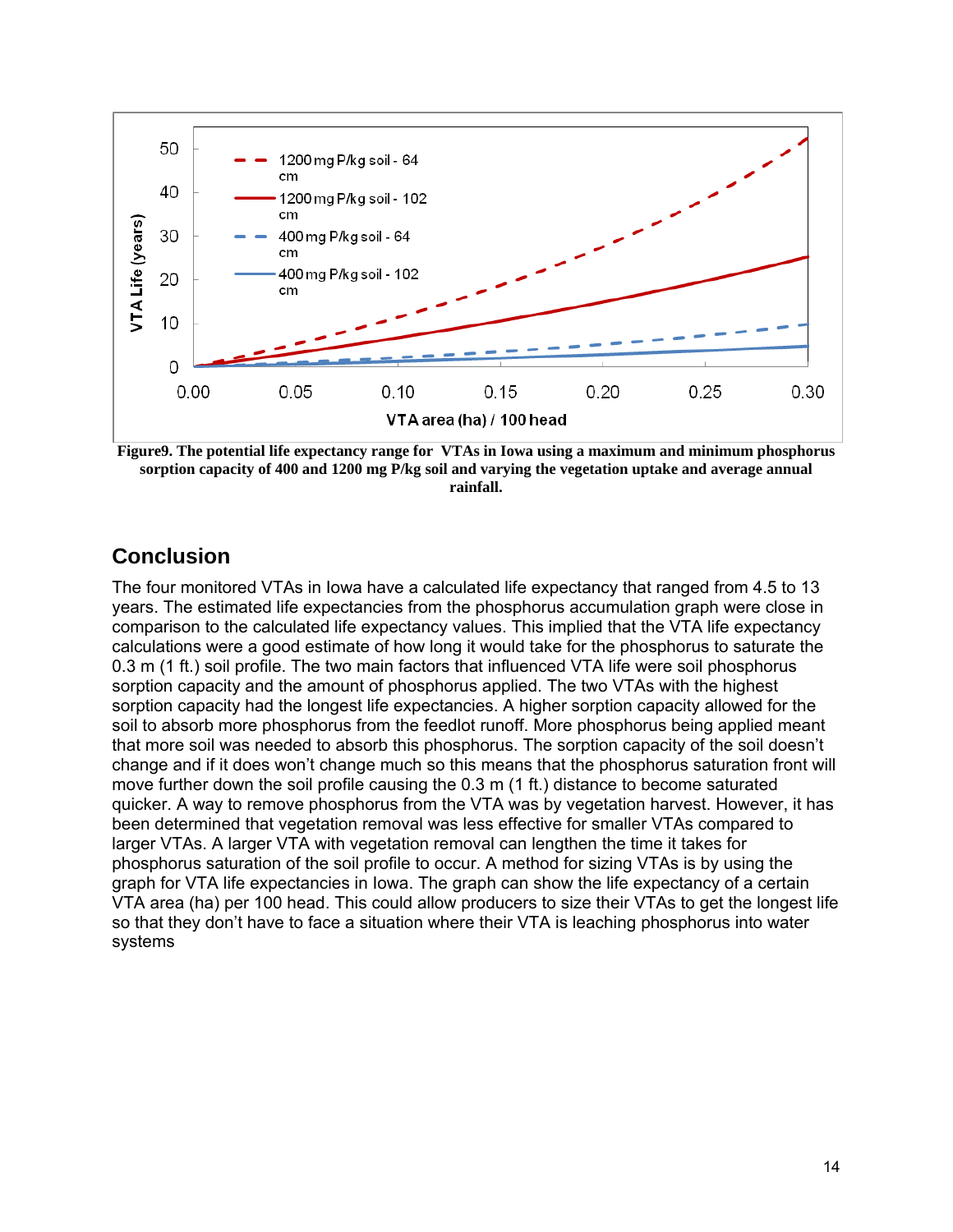## **References**

- Andersen, D., R. Burns, L. Moody, I. Khanijo, M. Helmers, C. Pederson, and J. Lawrence. 2009. Performance of Six Vegetative Treatment Systems for Controlling Runoff from Open Beef Feedlots in Iowa. ASABE Paper No. 097054. St. Joseph, Mich.: ASABE
- Anschutz, J. A., J. K. Koelliker, J. J. Zovne, T. A. Bean, and M. J. Peterson. 1979. Sizing components on open feedlot runoff-control systems. *Trans. ASAE* 22(4): 803-808.
- APHA AWWA WPCF. 1998. Standard Methods for the examination of water and wastewater. Washington, D.C.: American Public Health Association
- Bolster, C.H. and G.M. Hornberger. 2007. On the use of linearized Langmuir equations. Soil. Sci. Soc. Am. J. 71:1796-1806
- Bond, B, R.T. Burns, T.P. Trooien, S.H. Pohl, C. Henry, L.B. Moody, M.J. Helmers, and J. Lawrence. 2009. Comparison of Construction Costs for Vegetated Treatment Systems in the Midwest. ASABE Paper No. 096524. St. Joseph, Mich.: ASABE
- Gee, G.W. and J.W. Bauder. 1986. Particle-size analysis. P. 383-411. In A. Klute (ed.) Methods of soil analysis. Part 1. 2<sup>nd</sup> ed. Agron. Monogr. 0. ASA and SSSA, Madison, WI.
- Graetz, D.A. and V.D. Nair. 2000. Phosphorus sorption isotherm determination. P. 35-38. In G.M. Pierzynski (ed.) Methods of phosphorus analysis for soils, sediments, residuals, and waters. Bull No. 369. Southern Extension/Research Activity-Information Exchange Group (SERA-IEG-17), Kansas State University, Manhattan, KS
- Ige, D.V., O.O. Akinremi, and D.N. Flaten. 2007. Direct and Indirect Effects of Soil Properties on Phosphorus Retention Capacity. Soil Sci. Soc. Am. J. 71:95-100
- Kang, J., H. Dean, and D.L. Osmond. 2009. Soil Organic Matter Effects on Phosphorus Sorption: A Path Analysis. Soil Sci. Soc. Am. J. 73:360-366
- Kleinman, P.J.A., and A.N. Sharpley. 2002. Estimating Soil Phosphorus Sorption Saturation From Mehlich-3 Data. Commun. Soil Sci. Plant Anal. 33(11&12): 1825-1839
- Khanijo, Ishadeep. 2008. Monitoring vegetative treatment system performance for open beef feedlot runoff control. MS thesis. Ames, Iowa: Iowa State University, Agricultural and Biosystems Engineering Department.
- Moody, L.B., C. Peterson, R.T. Burns, I. Khanijo. 2006. Vegetative treatment systems for open feedlot runoff: project design and monitoring methods for five commercial beef feedlots. ASABE Paper No. 064145. St. Joseph, Mich.: ASABE
- NRCS. 2010. National cooperative soil survey: web soil survey 2.0. Washington, DC: Natural Resource Conservation Service. http://websoilsurvey.nrcs.usda.gov/app/HomePage.htm accessed on 3/9/2010
- Sui, Y. and M.L. Thompson. 2000. Phosphorus Sorption, Desorption, and Buffering Capacity in a Biosolids-Amended Mollisol. Soil Sci. Soc. Am. J. 64:164-169
- US EPA. 2008. Federal Register. Vol. 73, No. 225. Washington, D.C.
- Woodbury B.L., J.A. Nienaber, R.A. Eigenberg. 2005. Effectiveness of a passive feedlot runoff control system using a vegetative treatment area for nitrogen control. Applied Engineering in Agriculture 21(4):581-588